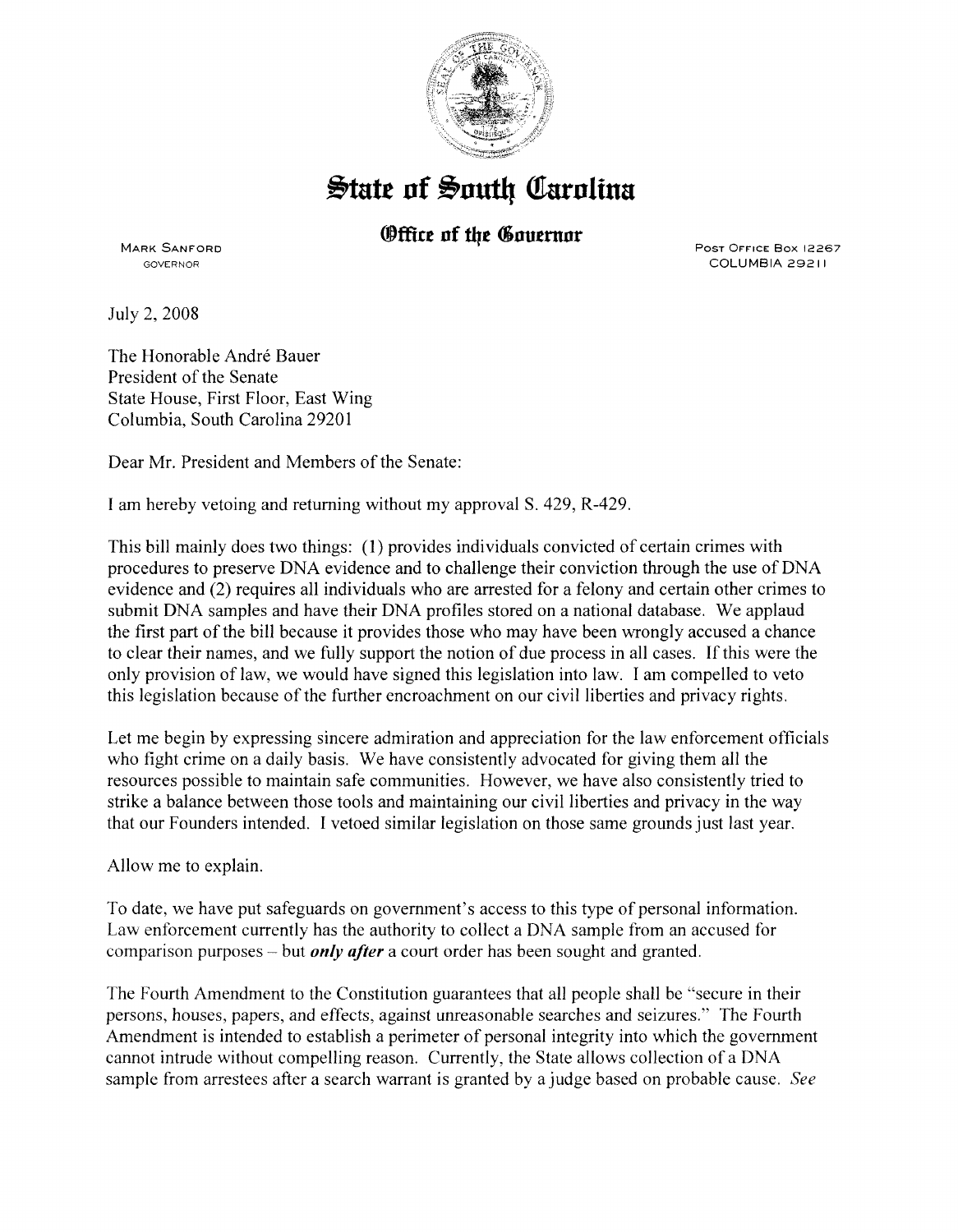The Honorable André Bauer Page Two July 2, 2008

*State v. Adolphe,* 314 S.C. 89, 92, 441 S.E.2d 832 (S.C.App. 1994). This practice is consistent with the Fourth Amendment because it ensures that an arrestee is afforded due process as would be expected under the Constitution. This bill abolishes that right and requires collection of DNA automatically upon arrest without any showing that the DNA is needed as evidence of the crime for which the individual was arrested. Accordingly, we believe that this bill circumvents the probable cause requirement for a search warrant and is, therefore, unconstitutional. *See In re Welfare of C.T.L., 722 N.W.2d 484 (Minn.App. 2006) (holding that obtaining DNA specimens* upon arrest of certain crimes was unconstitutional under the Fourth Amendment).

Lowering the threshold for obtaining DNA samples to felony arrest instead of conviction is particularly troubling when you consider that not even half of all felony arrests lead to felony convictions. For instance, in 2006, approximately 150,000 arrests were made, yet less than 40% of these arrests resulted in convictions. This means that this bill would require the State to take DNA samples of thousands of people who will never be convicted of the charges for which they are arrested. While the bill requires the destruction of the DNA sample in cases where someone is arrested and later exonerated, it does not address the uses of that evidence before guilt or innocence is determined. It is for this reason that the legislation appears to be about something much larger than simply criminal investigations.

Though American society values personal liberties, we are the first to recognize that persons *convicted* of a crime must give up some of those liberties, including the protection against search and seizure. By limiting DNA collection to those who have been convicted of a crime, we ensure that no DNA is collected unless that person has been granted due process of rights and has experienced a full vetting by the judicial system. In fact, we would become just the  $14<sup>th</sup>$  state to enact some sort of upon arrest DNA collection. Even then, there have already been efforts to go beyond even this step.

Our fear that permitting the expansion of the DNA database under this bill will ultimately lead to further expansions in the future is justified in consideration of the DNA database's history. The DNA database was created in 1994 under the State DNA Identification Database Act, which required only individuals who had been convicted of sex-related crimes or individuals who had been convicted of violent crimes that had been ordered by the court to provide DNA samples for the database. Since its creation in 1994, the DNA Identification Database Act has been amended three times in a mere fourteen years by expanding the database to include samples from all individuals convicted of a felony, eavesdropping, peeping, and a misdemeanor punishable up to five years of imprisonment. Given the ever-expanding scope of the DNA database, we believe that it is finally time to draw a line in the sand and say that the DNA database will not be expanded to individuals who have not been convicted of a crime. We think the clear divide created with conviction has served us well because one of the central tenets of American law is that one is presumed innocent until proven guilty.

We are aware that some have justified the expansion of the DNA database by analogizing DNA sampling to fingerprinting. We reject this analogy because it fails to take into account the many